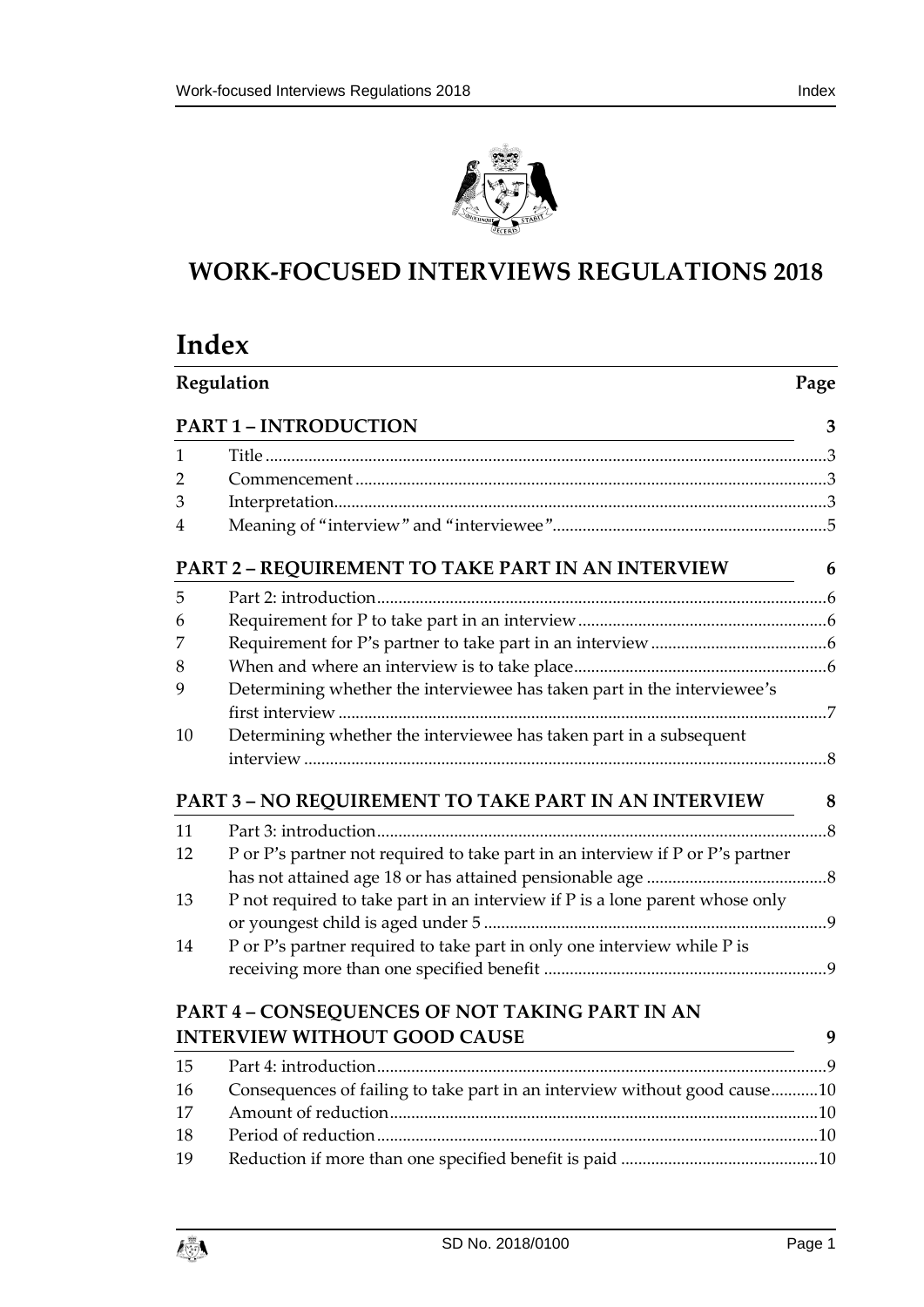| 20                         | Matters to be taken into account in determining whether good cause has  |    |
|----------------------------|-------------------------------------------------------------------------|----|
| 21                         | Extension of time to show good cause for failing to taking part in an   |    |
| <b>PART 5 - APPEALS</b>    |                                                                         | 13 |
| 22                         |                                                                         |    |
| <b>PART 6 - REVOCATION</b> |                                                                         | 13 |
| 23                         | Revocation of the Work-focused Interviews for Lone Parents Regulations  |    |
|                            | PART 7 - CONSEQUENTIAL AMENDMENT                                        | 14 |
| 24                         | Social Security Legislation (Application) (No. 4) Order 1998 amended 14 |    |

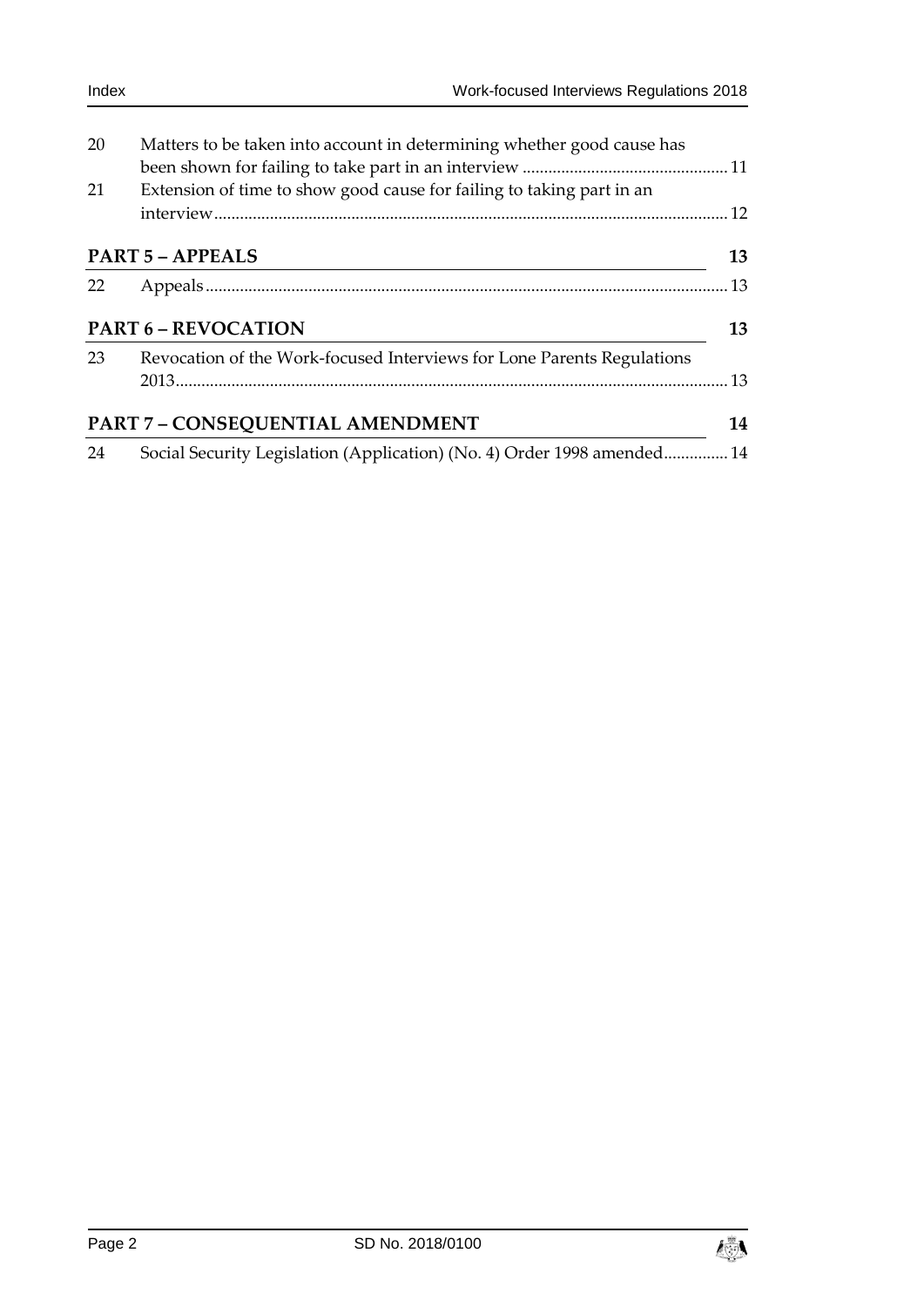

*Social Security Administration Act 1992*

# **WORK-FOCUSED INTERVIEWS REGULATIONS 2018**

*Approved by Tynwald: 17 April 2018 Coming into Operation in accordance with regulation 2*

<span id="page-2-0"></span>The Treasury makes the following Regulations under sections 2A to 2B, 189 and 191 of the Social Security Administration Act 1992<sup>1</sup> as it has effect in the Island<sup>2</sup>.

# **PART 1 – INTRODUCTION**

## <span id="page-2-1"></span>**1 Title**

These Regulations are the Work-focused Interviews Regulations 2018.

#### <span id="page-2-2"></span>**2 Commencement**

If approved by Tynwald, these Regulations come into operation on the day after they are approved by Tynwald<sup>3</sup>.

## <span id="page-2-3"></span>**3 Interpretation**

(1) In these Regulations, unless the context otherwise requires —

"**the 1998 Act**" means the Social Security Act 1998<sup>4</sup> ;

- **"the Administration Act"** means the Social Security Administration Act 1992;
- "**benefit week**" means any period of 7 days corresponding to the week in respect of which a specified benefit is due to be paid;

**"lone parent"** means a person who —

(a) has no partner; and

1

 $11992c5$ 

<sup>2</sup> See SD 506/94.

<sup>3</sup> Under section 190 of the Social Security Administration Act 1992 (as it has effect in the Island) these Regulations shall not have effect unless they are approved by Tynwald.

<sup>4</sup> 1998 c.14 (see SD 92/00).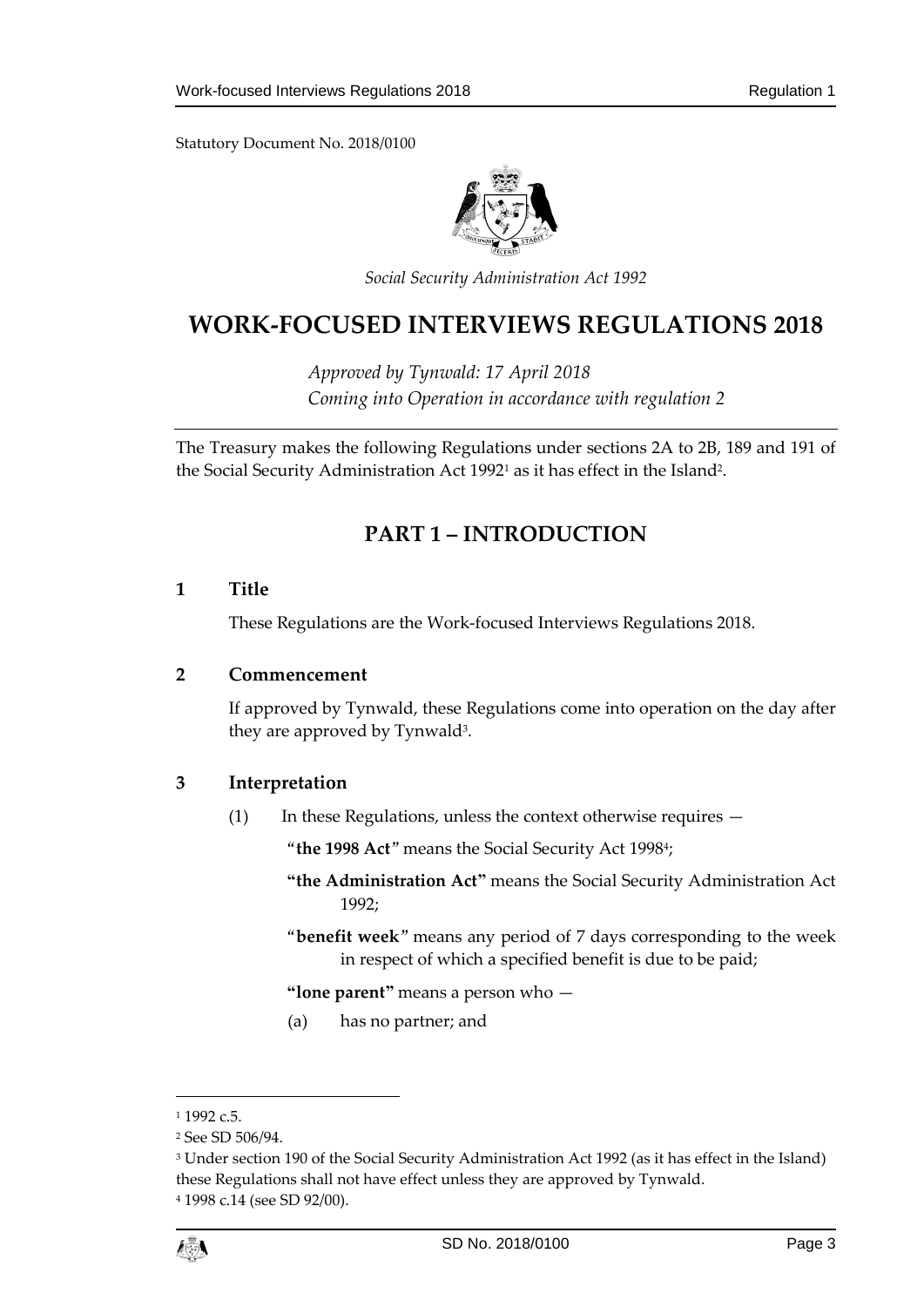(b) is responsible for, and a member of the same household as, a child or young person;

"**officer**" means an officer of the Department;

- **"partner"** means a person who is a member of the same couple as another person (P) but only if P has been awarded a specified benefit at a higher rate referable to that partner;
- **"pensionable age"** has the meaning given by the rules in paragraph 1 of Schedule 4 to the Pensions Act 1995<sup>5</sup>, but a man born before 6 December 1953 is to be treated as attaining pensionable age when a woman born on the same day as him would attain pensionable age;
- "**relevant decision**" has the meaning given in section 2B of the Administration Act;
- "**relevant interview**" means an interview under these Regulations in relation to a person's current award of a specified benefit; and
- "**specified benefit"** means any of the following benefits under the Contributions and Benefits Act —
	- (a) in relation to the requirement under these Regulations for a person to take part in an interview —
		- (i) income support;
		- (ii) incapacity benefit; and
		- (iii) employed person's allowance; and
	- (b) in relation to the requirement under these Regulations for a person's partner to take part in an interview —
		- (i) income support;
		- (ii) income-based jobseeker's allowance;
		- (iii) incapacity benefit; and
		- (iv) employed person's allowance.
- (2) The definition of **"lone parent"** in paragraph (1) is to be construed in accordance with —
	- (a) if the lone parent is entitled to income support, the Income Support (General) (Isle of Man) Regulations 20006; and
	- (b) if the lone parent is entitled to employed person's allowance, the Employed Person's Allowance (General) Regulations 2011<sup>7</sup> .
- (3) In these Regulations, unless the context otherwise requires, a reference —

-



<sup>5</sup> 1995 c.26 (see SD 501/97).

<sup>6</sup> SD 26/00.

<sup>7</sup> SD 431/11.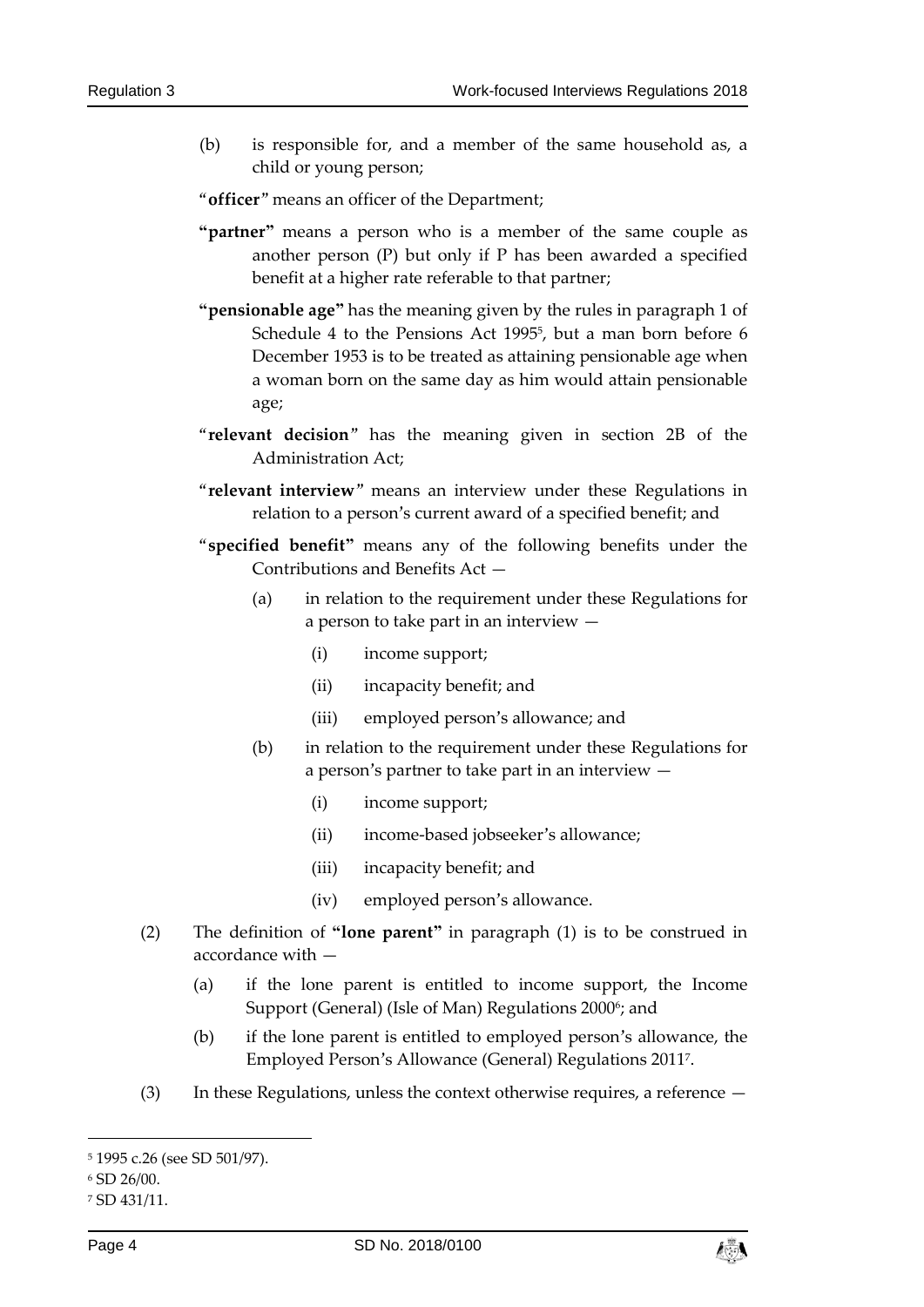- (a) to a numbered regulation is to a regulation in these Regulations bearing that number; and
- (b) in a regulation to a numbered paragraph or sub-paragraph is to the paragraph or sub-paragraph in that regulation bearing that number.
- (4) Except where stated otherwise or the context otherwise requires, any reference in these Regulations to any provision of any legislation applied to the Island by an Order under section 1 of the Social Security Act 2000 or the Pension Schemes Act 1995 is a reference to that legislation as it has effect in the Island.

## <span id="page-4-0"></span>**4 Meaning of "interview" and "interviewee"**

- (1) In these Regulations **"interview"** means a work-focused interview conducted with a person (P) or P's partner for any or all of the purposes specified in paragraph (2) and "**the interviewee"** means whichever of P or P's partner is required to take part in an interview whether or not that person actually does so.
- (2) Those purposes are for
	- (a) assessing the interviewee's prospects for existing or future employment;
	- (b) assisting or encouraging the interviewee to enhance the interviewee's prospects of such employment;
	- (c) identifying activities which the interviewee may undertake to strengthen the interviewee's existing or future prospects of employment;
	- (d) identifying current or future employment or training opportunities suitable to the interviewee's needs;
	- (e) identifying educational opportunities connected with the existing or future employment prospects or needs of the interviewee; and
	- (f) identifying any factors or circumstances which apply to the interviewee which make it harder for the interviewee to obtain or retain employment than if they did not apply to the interviewee.

But see paragraph (3) also.

(3) If the interviewee is already in employment, unless the context excludes it, reference to **"employment"** in paragraph (2) includes reference to **"more employment"** and **"better-paid employment"**.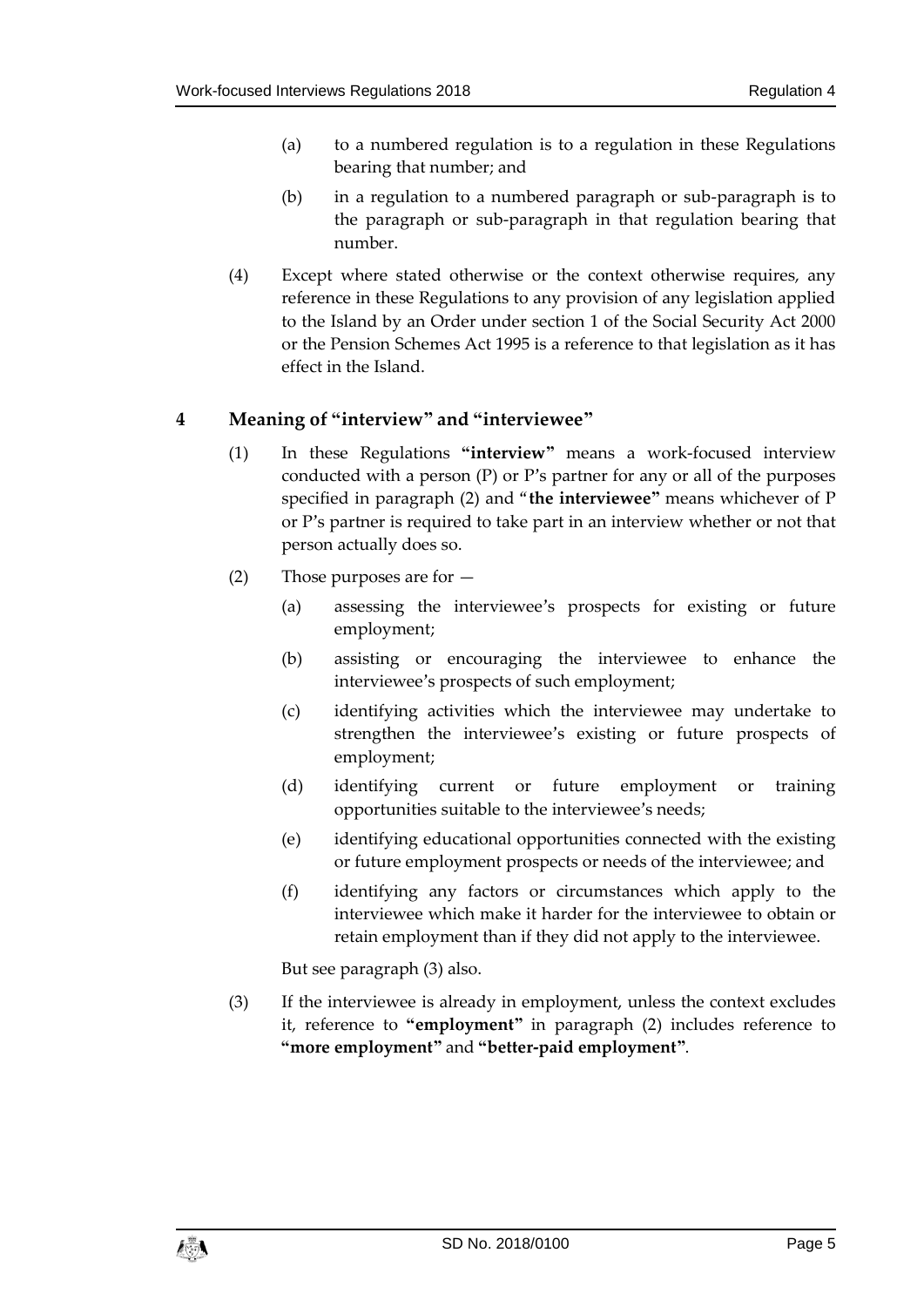# <span id="page-5-1"></span><span id="page-5-0"></span>**PART 2 – REQUIREMENT TO TAKE PART IN AN INTERVIEW**

#### **5 Part 2: introduction**

- $(1)$  In this Part  $-$ 
	- (a) regulations 6 and 7 set out the requirements for taking part in an interview;
	- (b) regulation 8 specifies when and where an interview is to take place; and
	- (c) regulations 9 and 10 make provision for determining whether P or P's partner has taken part in an interview.
- (2) This Part is subject to Part 3.

## <span id="page-5-2"></span>**6 Requirement for P to take part in an interview**

P is required to take part in an interview if  $-$ 

- (a) P is entitled to a specified benefit; and
- (b) an officer determines that an interview
	- (i) would be of assistance to P; and
	- (ii) is appropriate in the circumstances.

## <span id="page-5-3"></span>**7 Requirement for P's partner to take part in an interview**

P's partner is required to take part in an interview if —

- (a) P is entitled to a specified benefit; and
- (b) an officer determines that an interview
	- (i) would be of assistance to P's partner; and
	- (ii) is appropriate in the circumstances.

#### <span id="page-5-4"></span>**8 When and where an interview is to take place**

- (1) An interview must take place as soon as is reasonably practicable after the date on which the requirement for the interviewee to take part in the interview arises.
- (2) An officer must inform the interviewee of the date, place and time of the interview.
- (3) An officer may determine that an interview is to take place in the interviewee's home if it would, in the opinion of the officer, be unreasonable to expect the interviewee to attend elsewhere because doing so would —
	- (a) cause the interviewee undue inconvenience; or
	- (b) endanger the interviewee's health.

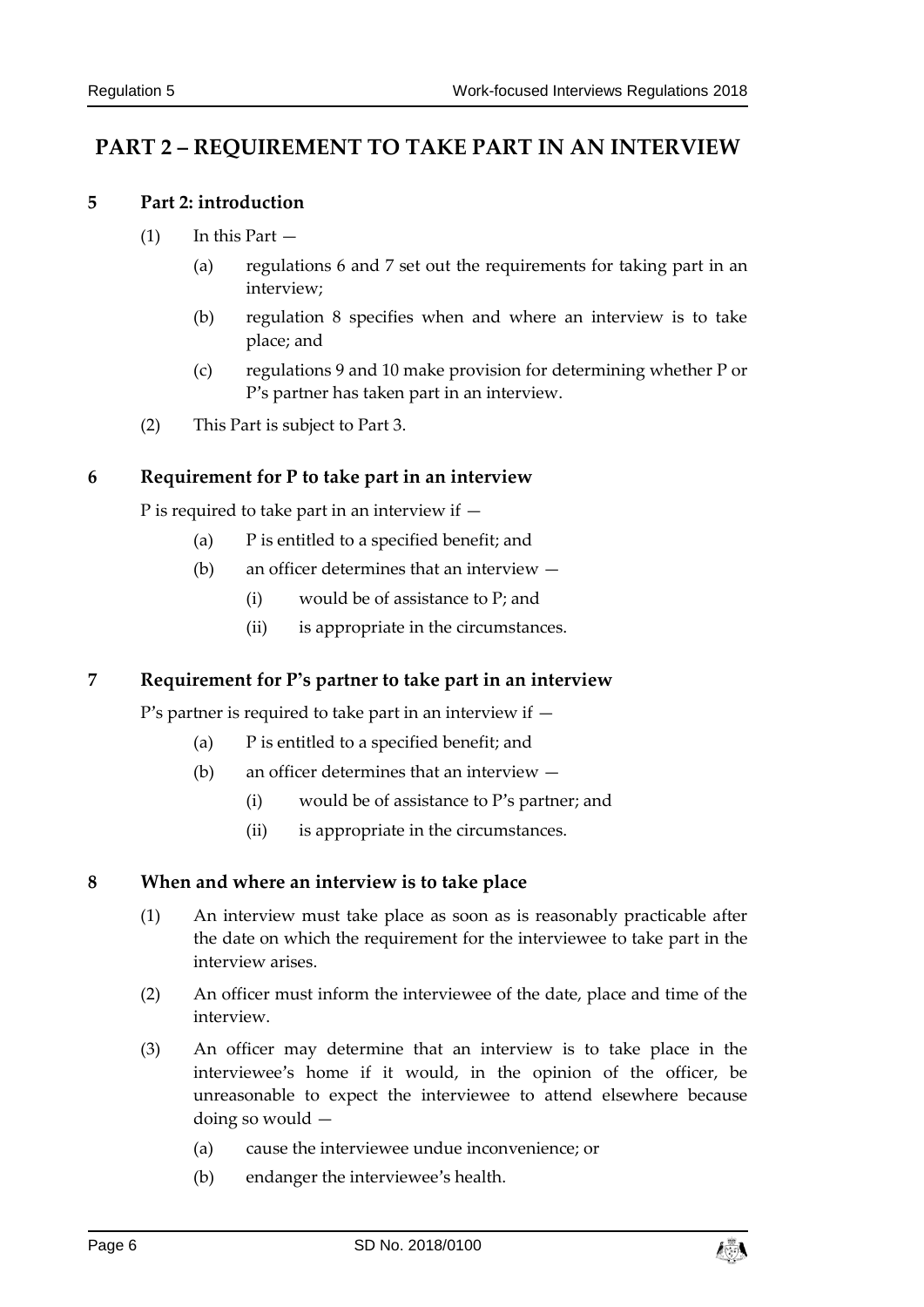## <span id="page-6-0"></span>**9 Determining whether the interviewee has taken part in the interviewee's first interview**

- (1) The interviewee is to be regarded as having taken part in the interviewee's first interview if the interviewee carries out the actions specified in paragraphs (2) to (4).
- (2) The interviewee attends for the interview at the place and time notified to the interviewee by the officer.
- (3) The interviewee participates in discussions with the officer in relation to the interviewee's employability, including any action the interviewee and the officer agree is reasonable and they are willing to take in order to help the interviewee enhance the interviewee's employment prospects.
- (4) The interviewee provides answers (if asked) to questions and appropriate information about—
	- (a) the level to which the interviewee has pursued any educational qualifications;
	- (b) the interviewee's employment history;
	- (c) any vocational training the interviewee has undertaken;
	- (d) any skills the interviewee has acquired which fit the interviewee for employment;
	- (e) any paid or unpaid employment in which the interviewee is engaged;
	- (f) any medical condition which, in the interviewee's opinion, puts the interviewee at a disadvantage in obtaining employment;
	- (g) any caring or childcare responsibilities the interviewee has;
	- (h) the interviewee's aspirations for future employment;
	- (i) any vocational training or skills which the interviewee wishes to undertake or acquire;
	- (j) the interviewee's work related abilities; and
	- (k) any factors or circumstances which apply to the interviewee which make it harder for the interviewee to obtain or retain employment than if they did not apply to the interviewee.

But see also paragraph (5).

(5) If the interviewee is already in employment, unless the context excludes it, reference to **"employment"** in paragraphs (3) and (4) includes reference to **"more employment"** and **"better-paid employment"**.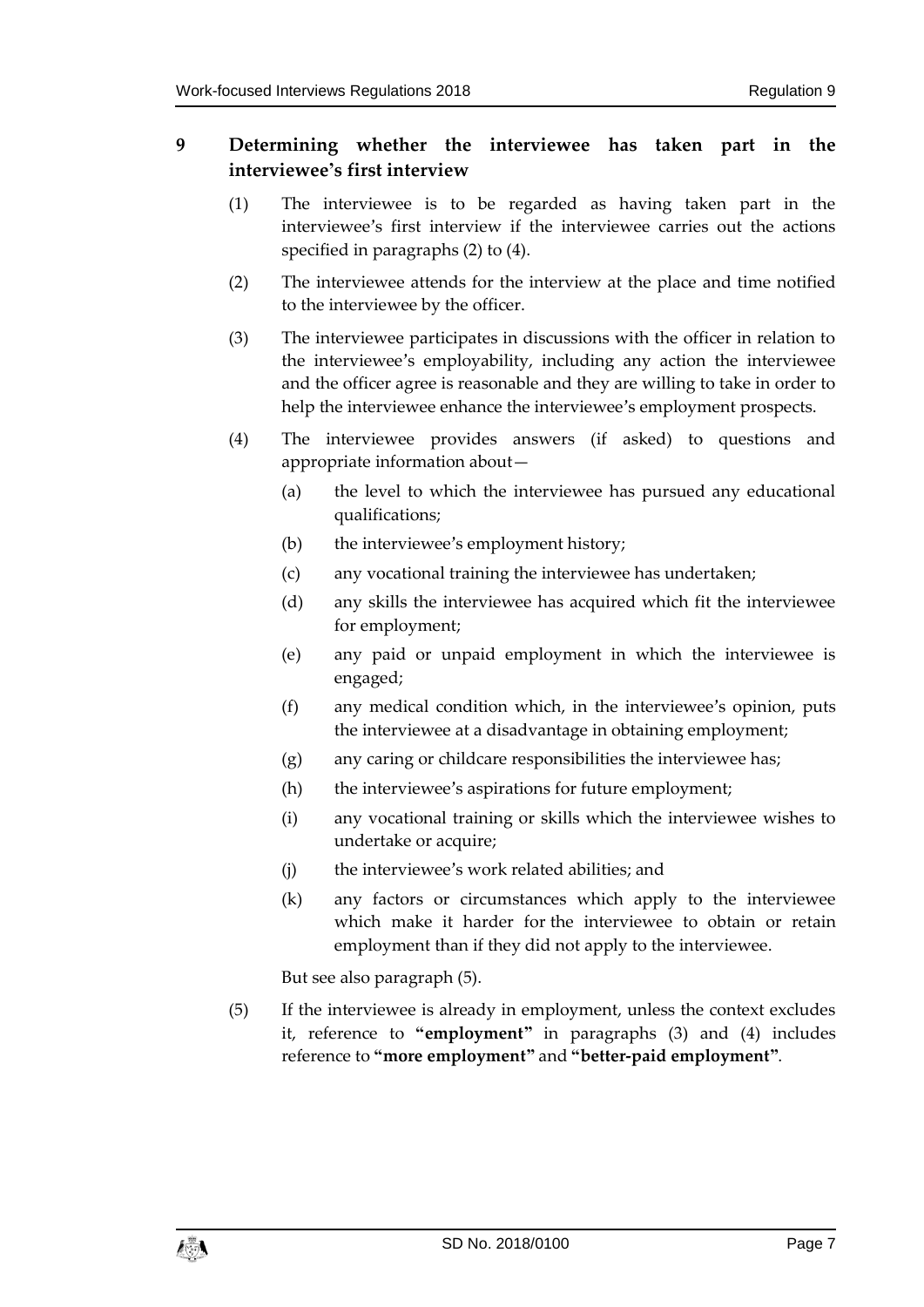## <span id="page-7-0"></span>**10 Determining whether the interviewee has taken part in a subsequent interview**

- (1) The interviewee is to be regarded as having taken part in a subsequent interview if the interviewee carries out the actions specified in paragraphs (2) to (4).
- (2) The interviewee attends for the interview at the place and time notified to the interviewee by the officer.
- (3) The interviewee participates in discussions with the officer—
	- (a) in relation to the interviewee's employability or any progress the interviewee might have made towards obtaining employment;
	- (b) about any action the interviewee or the officer might have taken as a result of the matters discussed in relation to regulation 9(4) (determining whether the interviewee has taken part in the interviewee's first interview); and
	- (c) in order to consider any of the programmes and support available to help the interviewee obtain employment.
- (4) The interviewee provides answers (if asked) to questions and appropriate information about the interviewee's opinion as to the extent to which the interviewee's medical condition restricts the interviewee's ability to obtain employment.

But see also paragraph (5).

(5) If the interviewee is already in employment, unless the context excludes it, reference to **"employment"** in paragraphs (3) and (4) includes reference to **"more employment"** and **"better-paid employment"**.

# <span id="page-7-1"></span>**PART 3 – NO REQUIREMENT TO TAKE PART IN AN INTERVIEW**

## <span id="page-7-2"></span>**11 Part 3: introduction**

Regulations 12 to 14 specify when there is no requirement to take part in an interview.

## <span id="page-7-3"></span>**12 P or P's partner not required to take part in an interview if P or P's partner has not attained age 18 or has attained pensionable age**

- (1) P or P's partner is not required to take part in an interview if  $-$ 
	- (a) P or P's partner has not attained the age of 18; or
	- (b) P or P's partner has attained pensionable age.
- (2) This regulation applies regardless of whether P or P's partner is the interviewee.

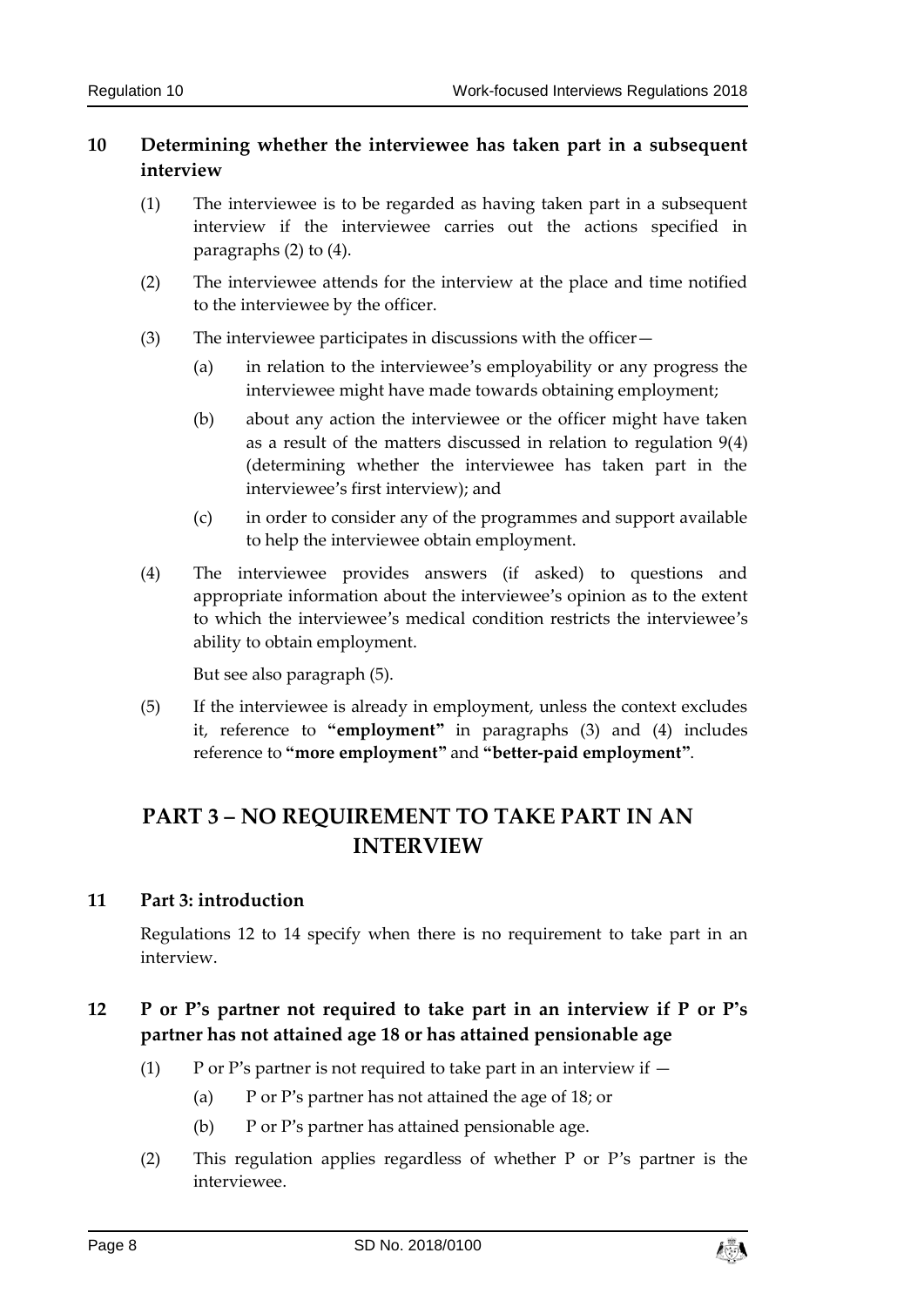## <span id="page-8-0"></span>**13 P not required to take part in an interview if P is a lone parent whose only or youngest child is aged under 5**

- (1) P is not required to take part in an interview if paragraphs (2) and (3) apply.
- (2) P is a lone parent.
- (3) P is responsible for and living in the same household as  $-$ 
	- (a) a single child aged under 5 years; or
	- (b) more than one child where the youngest child is aged under 5 years.

## <span id="page-8-1"></span>**14 P or P's partner required to take part in only one interview while P is receiving more than one specified benefit**

- (1) This regulation applies if P or P's partner would otherwise be required to take part in interviews relating to more than one specified benefit.
- (2) P is only required to take part in one interview while P is receiving more than one specified benefit.
- (3) P's partner is only required to take part in one interview while P is receiving more than one specified benefit.
- (4) That interview counts for the purposes of each of those benefits.

# <span id="page-8-2"></span>**PART 4 – CONSEQUENCES OF NOT TAKING PART IN AN INTERVIEW WITHOUT GOOD CAUSE**

## <span id="page-8-3"></span>**15 Part 4: introduction**

In this Part —

- (a) regulation 16 specifies the consequences of failing to take part in an interview without good cause;
- (b) regulations 17 to 19 specify the amount and period of the benefit reduction for failing to take part in an interview without good cause;
- (c) regulation 20 gives examples of matters to be taken into account in determining whether good cause has been shown for failing to take part in an interview; and
- (d) regulation 21 sets out the circumstances in which the time to show good cause for failing to taking part in an interview can be extended.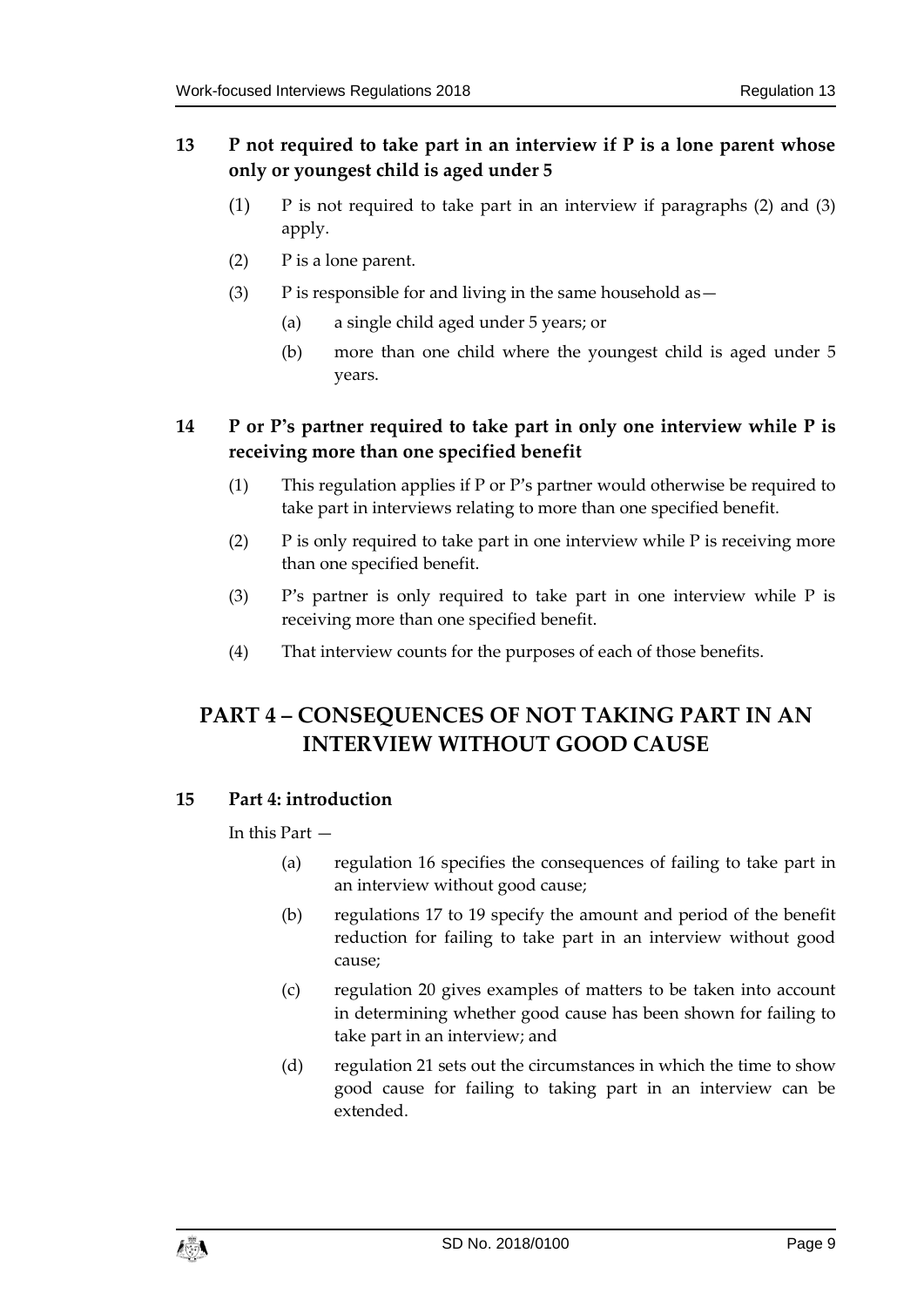## <span id="page-9-0"></span>**16 Consequences of failing to take part in an interview without good cause**

- $(1)$  P's specified benefit is to be reduced in accordance with this Part if  $-$ 
	- (a) P or P's partner fails to take part in an interview as required to do so in accordance with Part 2; and
	- (b) before the end of 5 working days following the day on which the interview was to take place —
		- (i) P does not show good cause for P's failure to take part in an interview; or
		- (ii) P or P's partner does not show good cause for P's partner's failure to take part in an interview.
- (2) Paragraph (1)(b) is subject to regulation 21 (extension of time to show good cause for failing to taking part in an interview).

#### <span id="page-9-1"></span>**17 Amount of reduction**

- (1) Payment of a specified benefit to P is to be reduced by  $\text{\pounds}20.00$  per week, but payment must not be reduced below 10 pence per week.
- (2) This regulation is subject to regulation 19 (reduction if more than one specified benefit is paid).

## <span id="page-9-2"></span>**18 Period of reduction**

- (1) The reduction has effect from the first day of the next benefit week following the date the relevant decision was made.
- (2) The reduction ends from the earlier of
	- (a) the date on which P attains pensionable age; and
	- (b) the first day of the benefit week in which  $P$  or  $P'$ s partner meets the requirement to take part in an interview.

## <span id="page-9-3"></span>**19 Reduction if more than one specified benefit is paid**

- (1) This regulation applies if
	- (a) more than one specified benefit is being paid to P; and
	- (b) P or P's partner is required to take part in an interview in relation to each of those benefits.

But this paragraph is subject to regulation 14 (P or P's partner required to take part in only one interview while P is receiving more than one specified benefit).

- (2) Those benefits shall be reduced in the order of priority specified in  $-$ 
	- (a) paragraph (3), if P is required to take part in an interview; and

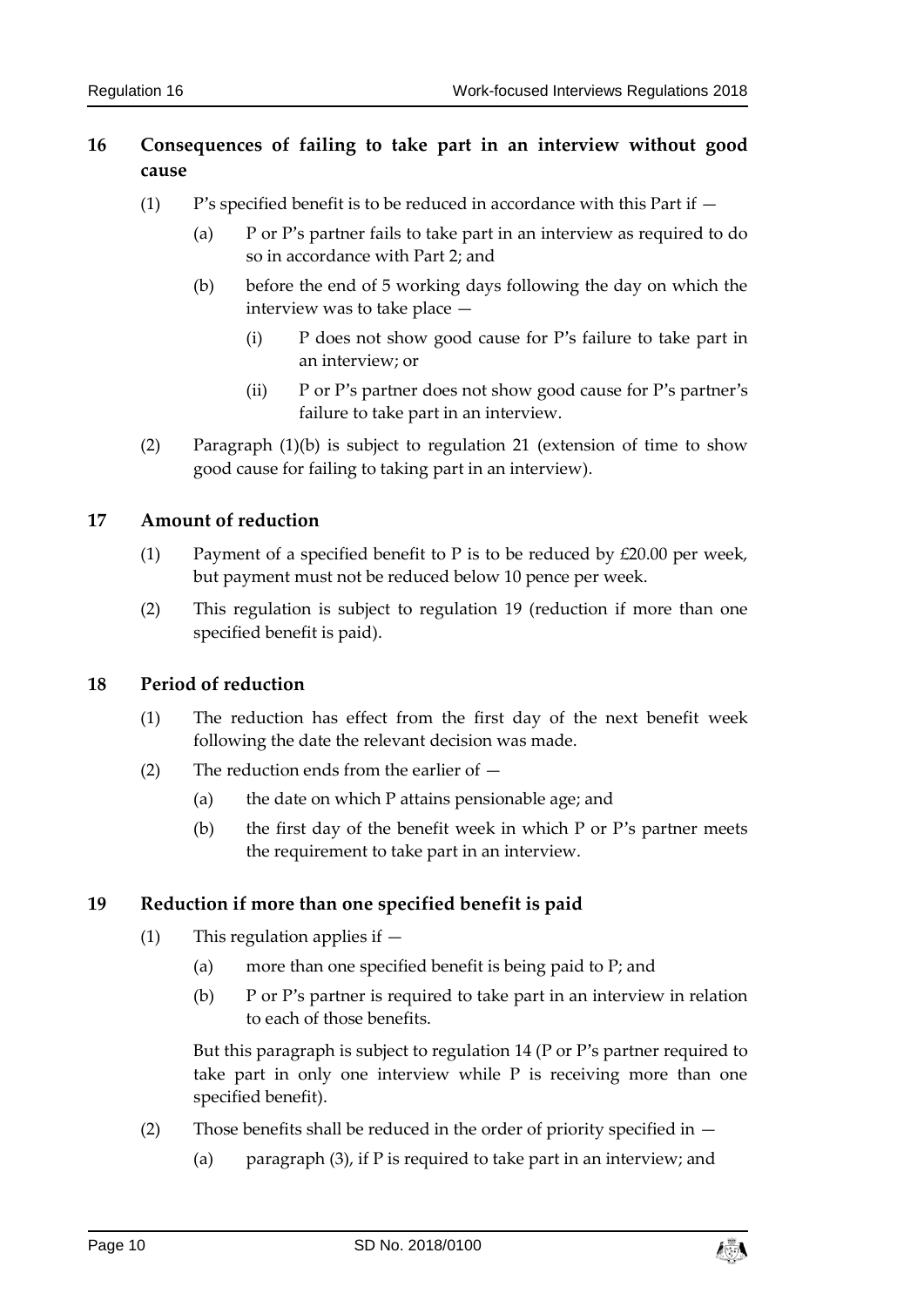(b) paragraph (4), if P's partner is required to take part in an interview.

But this paragraph does not apply if paragraph (7) applies

- (3) That order is
	- (a) income support;
	- (b) employed person's allowance; and
	- (c) incapacity benefit.
- (4) That order is
	- (a) income support;
	- (b) income-based jobseeker's allowance;
	- (c) employed person's allowance; and
	- (d) incapacity benefit.
- (5) If the amount of the reduction is greater than some (but not all) of those benefits, the reduction is to be made against the first benefit in the list in paragraph (3) or (4) which is the same as, or greater than, the amount of the reduction.

See also paragraph (6).

- (6) For the purpose of determining whether a benefit is the same as (or greater than) the amount of the reduction, 10 pence shall be added to the amount of the reduction.
- (7) If the whole of the reduction cannot be applied against any one benefit because no one benefit is the same as (or greater than) the amount of the reduction, the reduction shall be applied against —
	- (a) the first benefit in the list in paragraph (3) or (4) and so on against each benefit in turn until the whole reduction is exhausted; or
	- (b) if sub-paragraph (a) does not result in the whole reduction being exhausted, until the whole of those benefits are exhausted.

But in each case, benefit must not be reduced to below 10 pence per week.

- (8) If the rate of any specified benefits payable to P changes  $-$ 
	- (a) the rules set out above apply to the new rates of benefit; and
	- (b) any adjustments to the benefits against which the reductions are made shall take effect from the beginning of the first benefit week which begins for P following the change.

## <span id="page-10-0"></span>**20 Matters to be taken into account in determining whether good cause has been shown for failing to take part in an interview**

(1) Matters to be taken into account in determining whether —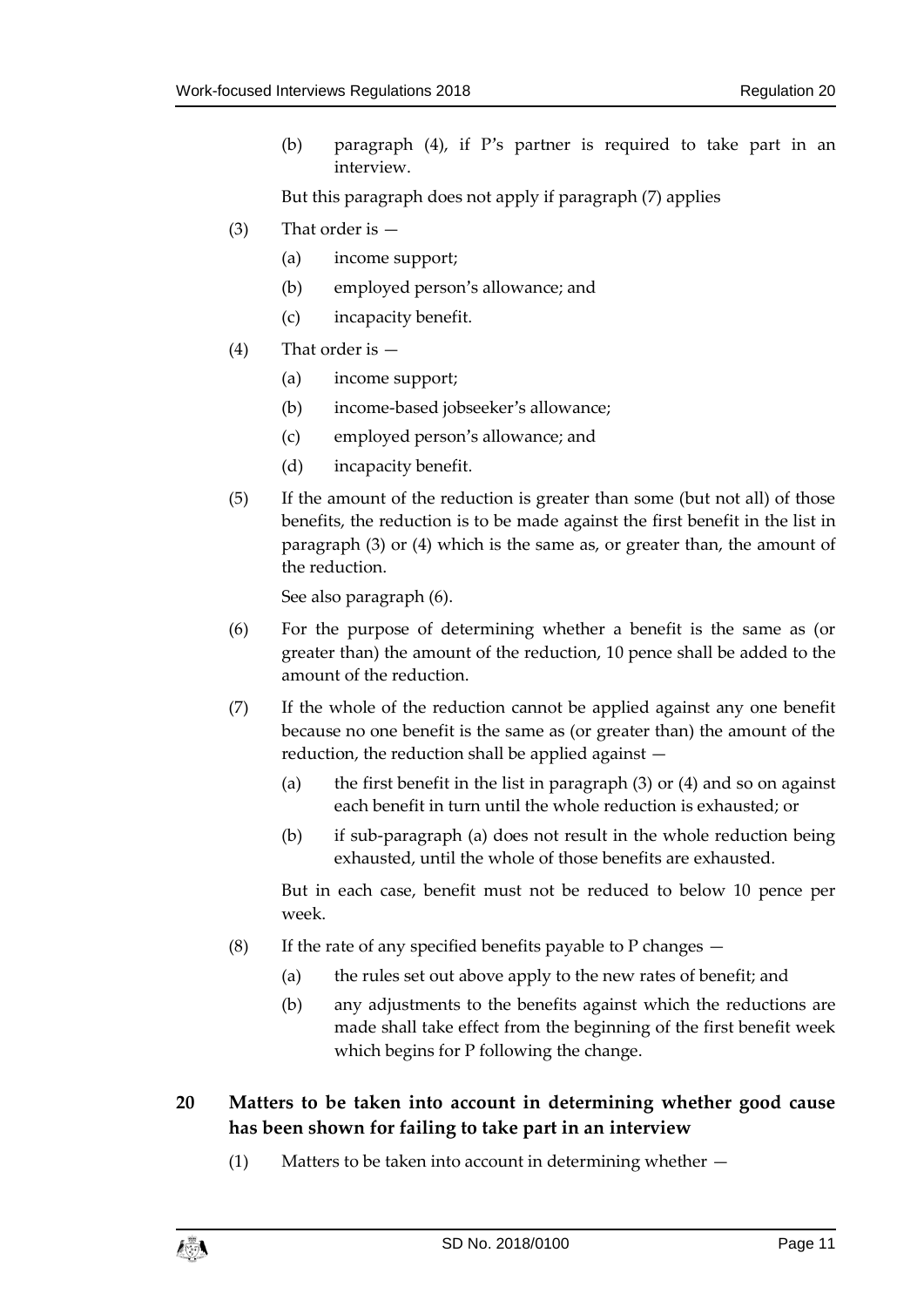- (a) if P is the interviewee, P has shown good cause for P failing to take part in an interview; or
- (b) if P's partner is the interviewee, P or P's partner has shown good cause for P's partner failing to take part in an interview,

include the ones specified in paragraphs (2) to (10).

- (2) The interviewee misunderstood the requirement to take part in the interview due to —
	- (a) any learning, language or literacy difficulties of the interviewee; or
	- (b) any misleading information given to the interviewee by an officer.
- (3) The interviewee was
	- (a) attending a medical or dental appointment; or
	- (b) accompanying someone for whom the interviewee has caring responsibilities to such an appointment,

and it would be unreasonable, in the circumstances, to have rearranged that appointment.

- (4) The interviewee had difficulties with the interviewee's normal mode of transport and that no reasonable alternative was available.
- (5) The established customs and practices of the religion to which the interviewee belongs prevented the interviewee attending at the time and place for the interview notified to the interviewee by an officer.
- (6) The interviewee was attending an interview with an employer with a view to obtaining employment.
- (7) The interviewee was pursuing employment opportunities as a selfemployed earner.
- (8) A dependant of the interviewee or someone for whom the interviewee provides care suffered an accident, sudden illness or relapse of a chronic condition.
- (9) The interviewee was attending a funeral of a close friend or relative on the day fixed for the interview.
- (10) A disability from which the interviewee suffers made it impracticable for the interviewee to attend at the time fixed for the interview.

## <span id="page-11-0"></span>**21 Extension of time to show good cause for failing to taking part in an interview**

(1) If paragraph (2) applies, regulation 16(1)(b) (consequences of failing to take part in an interview without good cause) applies as if for "5 working days following" there were substituted "one month of".

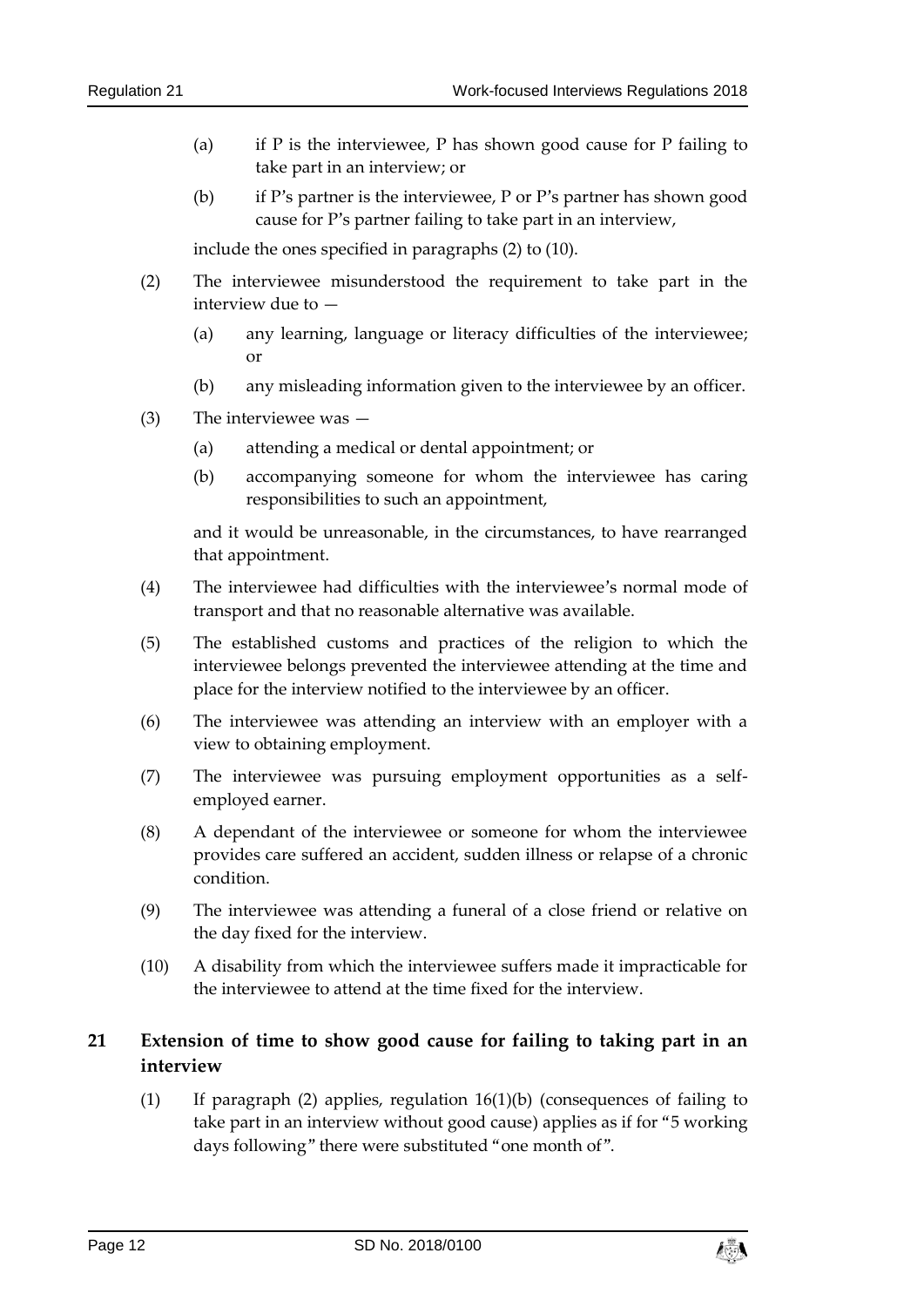- (2) This paragraph applies if, within one month of the date on which P was notified of the relevant decision —
	- (a) either
		- $(i)$  if P was the interviewee, P brings new facts to the notice of an officer; or
		- (ii) if P's partner was the interviewee, P or P's partner does so;
	- (b) P or P's partner could not reasonably have brought those facts to an officer's notice within 5 working days of the day on which the interview was to take place; and
	- (b) those facts show that P or P's partner had good cause for failing to take part in the interview.

# **PART 5 – APPEALS**

## <span id="page-12-1"></span><span id="page-12-0"></span>**22 Appeals**

- (1) This regulation applies to  $-$ 
	- (a) any relevant decision made under these Regulations; or
	- (b) any decision under section 10 of the 1998 Act (decisions superseding earlier decisions) superseding such a decision.
- (2) This regulation applies
	- (a) whether the decision is as originally made or as revised under section 9 of the [1998 Act](http://www.tynwald.org.im/links/tls/socsec/ss/SocialSecurityAct1998.pdf) (revision of decisions); and
	- (b) as if any decision made, superseded or revised otherwise than by an adjudication officer was a decision made, superseded or revised by the adjudication officer.
- (3) In the case of a decision to which this regulation applies, the person in respect of whom the decision was made shall have a right of appeal under section 12 of the [1998 Act](http://www.tynwald.org.im/links/tls/socsec/ss/SocialSecurityAct1998.pdf) (appeal to appeal tribunal) to an appeal tribunal.

# **PART 6 – REVOCATION**

## <span id="page-12-3"></span><span id="page-12-2"></span>**23 Revocation of the Work-focused Interviews for Lone Parents Regulations 2013**

The Work-focused Interviews for Lone Parents Regulations 2013<sup>8</sup> are revoked.

1

<sup>8</sup> SD 0058/13.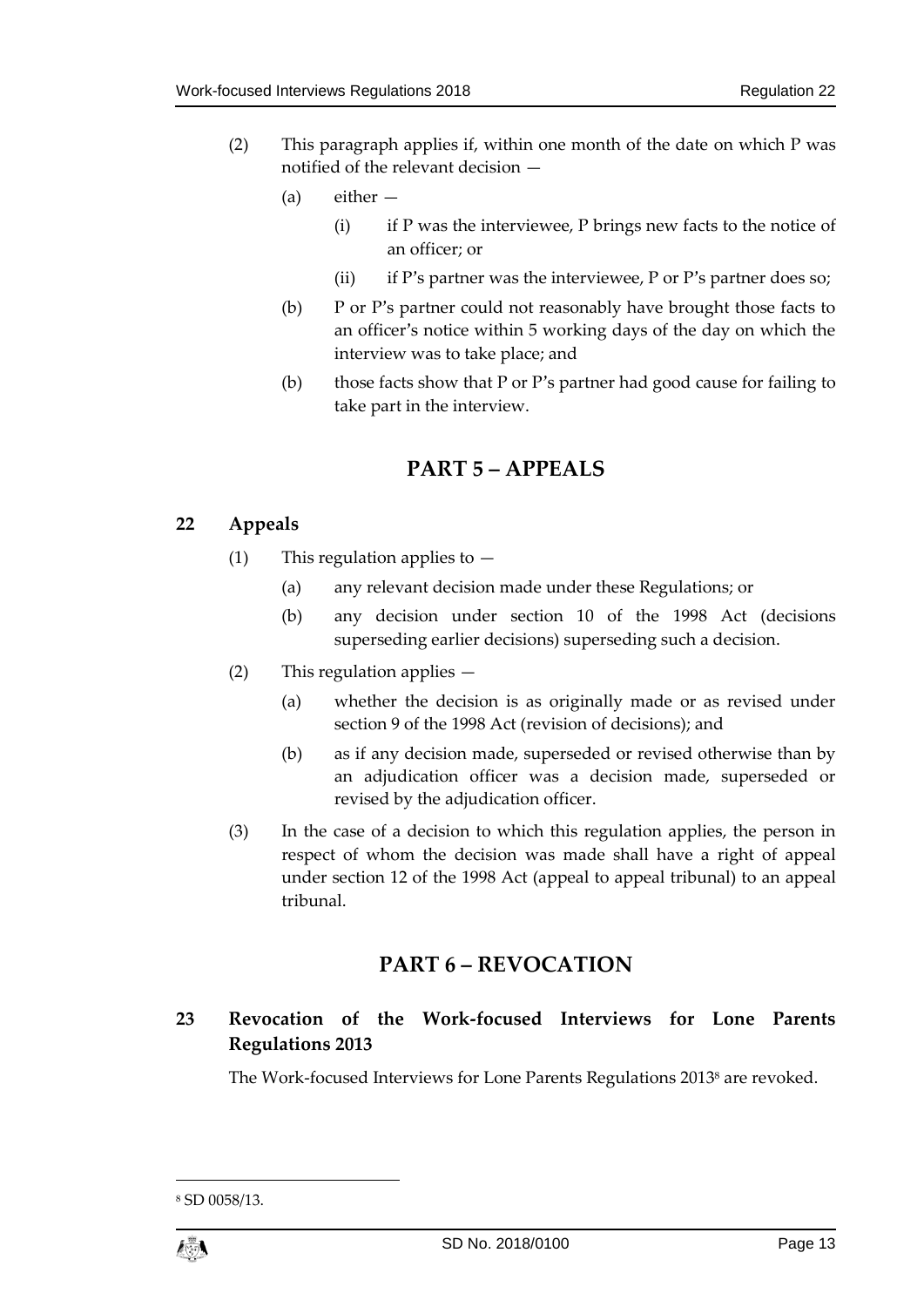# **PART 7 – CONSEQUENTIAL AMENDMENT**

## <span id="page-13-1"></span><span id="page-13-0"></span>**24 Social Security Legislation (Application) (No. 4) Order 1998 amended**

- (1) The Schedule<sup>9</sup> to the Social Security Legislation (Application) (No. 4) Order 1998<sup>10</sup> is amended as follows.
- (2) The entry relating to regulation  $6A^{11}$  (claims by persons subject to workfocused interviews) is omitted.

**MADE 14TH MARCH 2018**

**A L CANNAN** *Minister for the Treasury*

1



<sup>9</sup> The Schedule sets out the Social Security (Claims and Payments) Regulations 1987 (S.I. 1987/1968) as they have effect in the Island.

<sup>10</sup> SD 360/98.

<sup>&</sup>lt;sup>11</sup> The entry relating to regulation 6A was inserted by SD 0058/13.